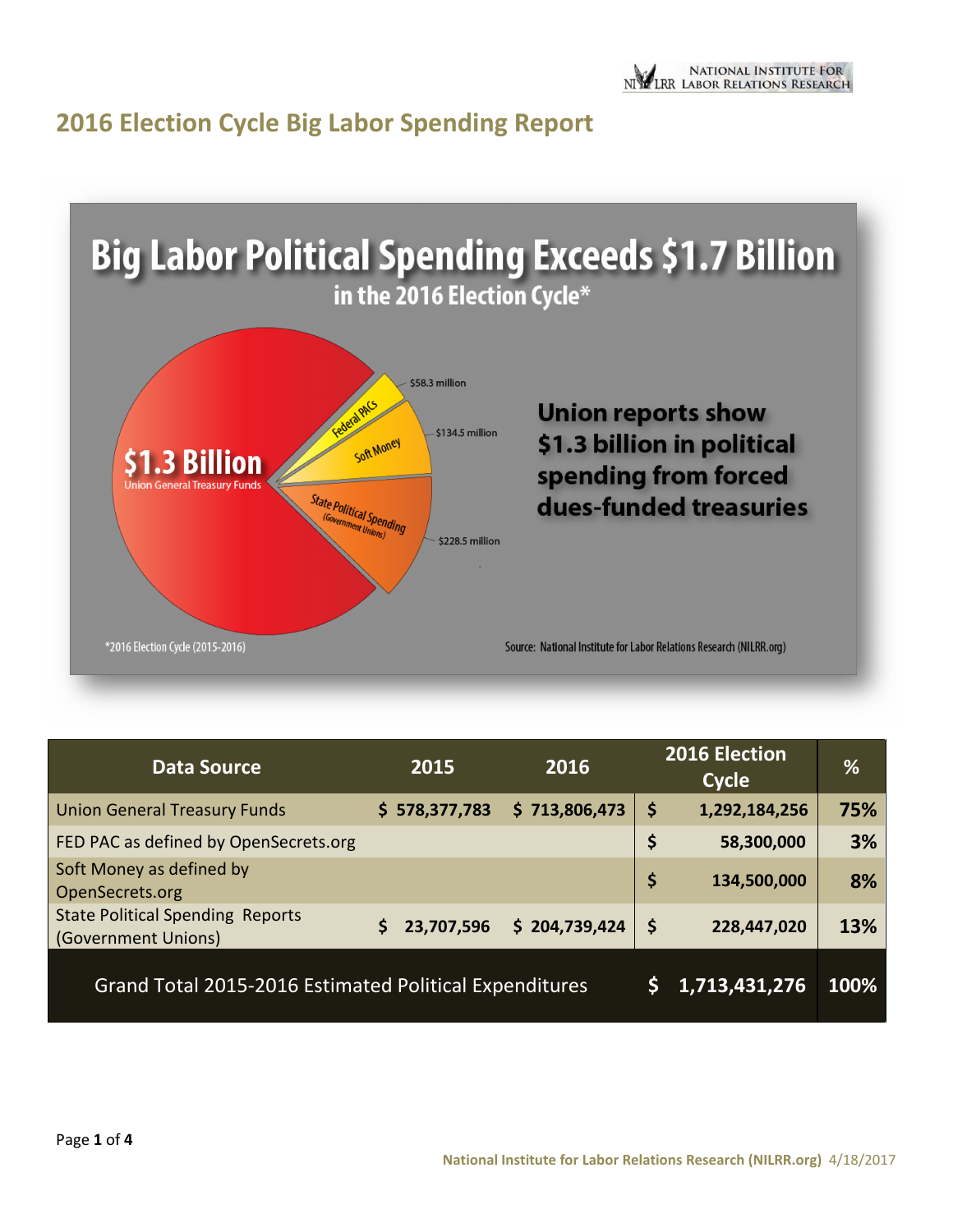*Based on required disclosures to the U.S. Department of Labor (USDOL) union officers admitted to spending \$578,377,783 and \$713,806,473 on "Political Activities" during the 2015 and 2016 reporting periods. Union officials spent \$1.3 billion directly from union treasuries (filled with forced dues and fees) to spend it on politics, dwarfing George Soros' and the Koch Brothers' reported combined political spending during the same period.* 

#### **Methodology**

The **total \$1,713,431,276** in union political expenditures is derived from four reporting regimes. "**Union Treasuries**" data is generated from the U.S. Labor Department's labor organization financial disclosure requirements, often called "LM Reports" (see "Union General Treasury Funds" below for more details). "**FED PAC as defined by OpenSecrets.org**" is derived from PAC expense reports created using the research tools available on the website OpenSecrets.org (see "FED PAC as defined by OpenSecrets.org" below for more details). "**Soft Money as defined by OpenSecrets.org**" is derived from Soft Money expense reports created using the research tools available on the website OpenSecrets.org (see "Soft Money as defined by OpenSecrets.org" below for more details). "**State Political Spending Reports (Government Unions)**" is derived from public sector union reported expenses revealed by research tools available at FollowTheMoney.org (see "State Political Spending Reports (Government Unions)" below for more details).

#### **Union General Treasury Funds**

Union treasury funds accounted for 75% of the \$1.7 billion total in this report. Labor union officials report on the U.S. Department of Labor's Union Financial Disclosure Form LM-2 the amount of expenditures each year in categories called "schedules." Schedule 16 is "*POLITICAL ACTIVITIES AND LOBBYING*." These USDOL disclosure reports are signed by union presidents and union secretary-treasurers. Union officers are subject to criminal penalties for willful failure to file a required report and for false reporting. False reporting includes making any false statement or misrepresentation of a material fact while knowing it to be false, or for knowingly failing to disclose a material fact in a required report.

The self-reported "SCHEDULE 16 – POLITICAL ACTIVITIES AND LOBBYING" disbursement amounts for the filing years 2015 and 2016 were used in this research. It is worth noting that the source of these disbursements includes dues or fees collected from men and women who could be fired for refusing to pay.

Additionally, LM-2 reporting often contains schedule underreporting where political expenditures may appear on other schedules such as "SCHEDULE 17 – CONTRIBUTIONS, GIFTS, AND GRANTS." (No Schedule 17 disbursements are included in this NILRR tally of labor political spending.)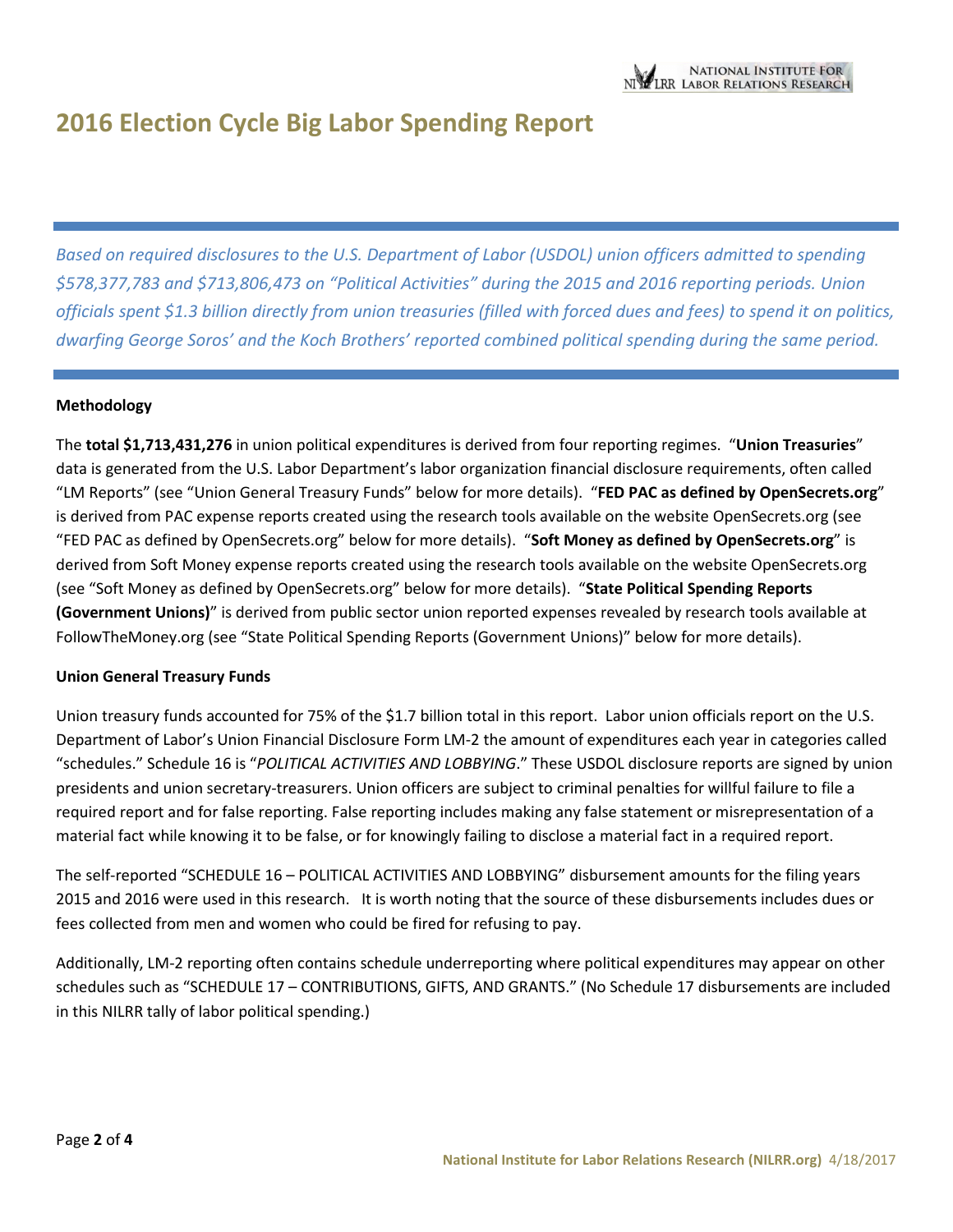The following are examples of such likely misreporting disclosed on the National Education Association National Headquarters' 2016 LM-2 report. The NEA reported following arguable political disbursements on SCHEDULE 17 – CONTRIBUTIONS, GIFTS, AND GRANTS:

2016 NEA Contributions, Gifts, and Grants Amount

| \$135,000 CAMPAIGN FOR AMERICA'S FUTURE          |
|--------------------------------------------------|
| \$484,600 CENTER FOR POPULAR DEMOCRACY, INC      |
| \$750,000 NC CITIZENS FOR PROTECTING OUR SCHOOLS |
| \$312,160 DEMOCRACY ALLIANCE                     |
| \$397,500 AMERICA VOTES                          |

From USDOL instructions for "SCHEDULE 16 – POLITICAL ACTIVITIES AND LOBBYING: A political disbursement or contribution is one that is intended to influence the selection, nomination, election, or appointment of anyone to a federal, state, or local executive, legislative or judicial public office, or office in a political organization, or the election of Presidential or Vice Presidential electors, and support for or opposition to ballot referenda. It does not matter whether the attempt succeeds. Include disbursements for communications with members (or agency fee-paying nonmembers) and their families for registration, get-out-the-vote and voter education campaigns, the expenses of establishing, administering and soliciting contributions to union segregated political funds (or PACs), disbursements to political organizations as defined by the IRS in 26 U.S.C. 527, and other political disbursements. Also report the labor organization's direct and indirect disbursements to all entities and individuals during the reporting period associated with dealing with the executive and legislative branches of the Federal, state, and local governments and with independent agencies and staffs to advance the passage or defeat of existing or potential laws or the promulgation or any other action with respect to rules or regulations (including litigation expenses). It does not matter whether the lobbying attempt succeeds."

USDOL reports do not require all unions to file reports. In fact, the fastest growth has been in unions that exclusively "represent" state and local government employees which are not covered by USDOL disclosure reports. Therefore, the USDOL numbers exclude most of the state and municipal employee unions.

### **FED PAC as defined by OpenSecrets.org**

All 2016 Election Cycle PACs identified as "Labor" by OpenSecrets.org accessed on 4/11/2017.

#### **Soft Money as defined by OpenSecrets.org**

All 2016 Election Cycle **Soft Money** as identified as "Labor" by OpenSecrets.org accessed on 4/11/2017.